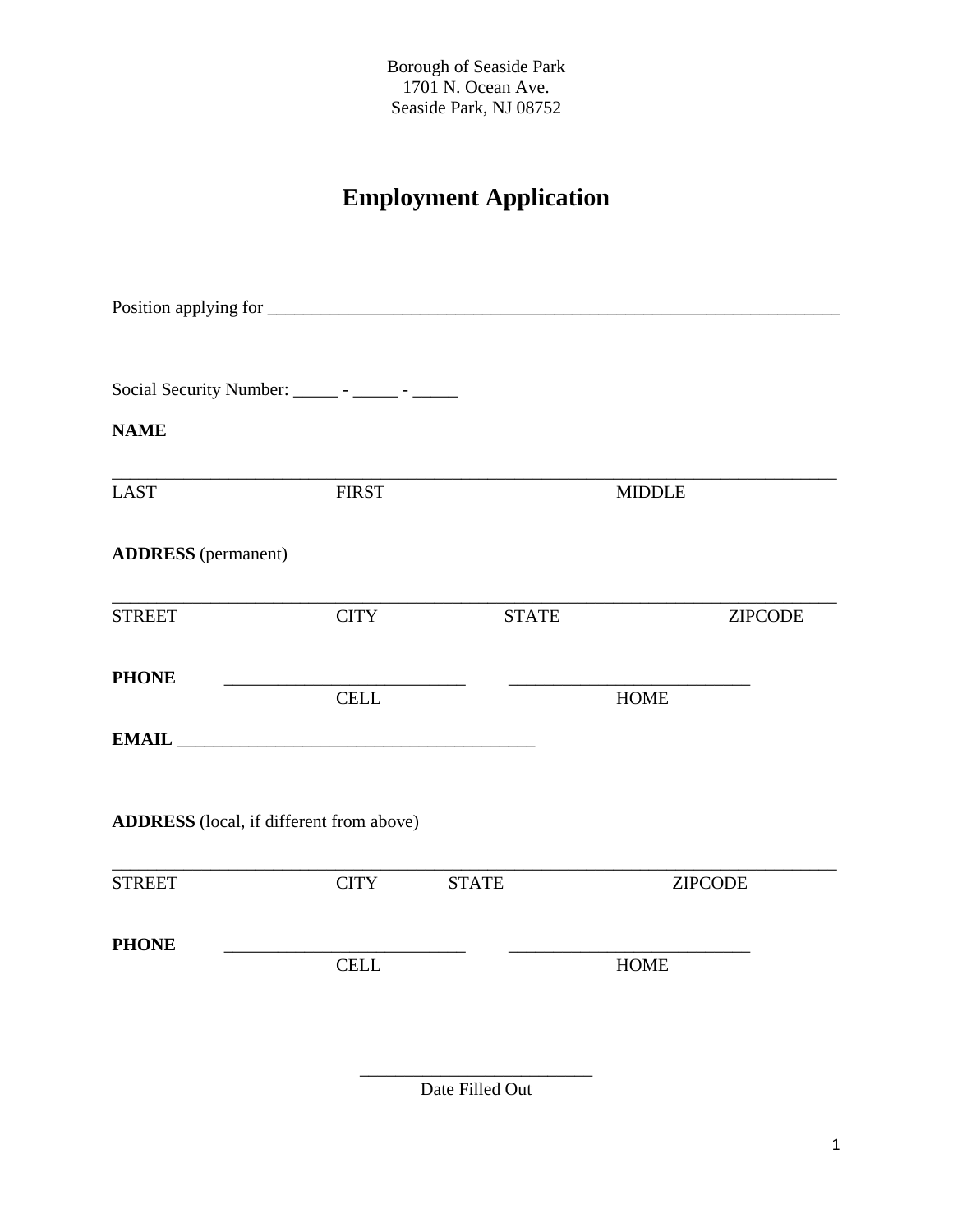| Have you ever applied to the Borough of Seaside Park before? ___Yes ___No                                                                                                                                                      |
|--------------------------------------------------------------------------------------------------------------------------------------------------------------------------------------------------------------------------------|
|                                                                                                                                                                                                                                |
|                                                                                                                                                                                                                                |
| Availability: Please give hours/days of availability:                                                                                                                                                                          |
|                                                                                                                                                                                                                                |
|                                                                                                                                                                                                                                |
|                                                                                                                                                                                                                                |
|                                                                                                                                                                                                                                |
| Are you currently employed? _____Yes _____No                                                                                                                                                                                   |
| May we contact you at work? ____Yes ____No                                                                                                                                                                                     |
| May we contact your current employer? _____Yes _____No                                                                                                                                                                         |
| Are your currently on layoff status and subject to recall? _____Yes _____No                                                                                                                                                    |
| Do you possess a current driver's license? _____Yes ____No                                                                                                                                                                     |
| Do you possess a current commercial driver's license? _____Yes _____No                                                                                                                                                         |
| Please list any endorsements:                                                                                                                                                                                                  |
| <u> Alexandro Alexandro Alexandro Alexandro Alexandro Alexandro Alexandro Alexandro Alexandro Alexandro Alexandro </u><br>If you are under eighteen years of age, can you provide proof of eligibility to work: ___Yes ____ No |

Are you legally eligible to work in the United States of America? \_\_\_\_\_Yes \_\_\_\_No Pursuant to Federal Law, proof of US Citizenship or immigration status will be required if you are hired.

\_\_\_\_\_\_\_\_\_\_\_\_\_\_\_\_\_\_\_\_\_\_\_\_\_\_\_\_\_\_\_\_\_\_\_\_\_\_\_\_\_\_\_\_\_\_\_\_\_\_\_\_\_\_\_\_\_\_\_\_\_\_\_\_\_\_\_\_\_\_\_\_\_\_\_\_\_\_\_\_\_ **The Borough of Seaside Park is an Equal Opportunity Employer**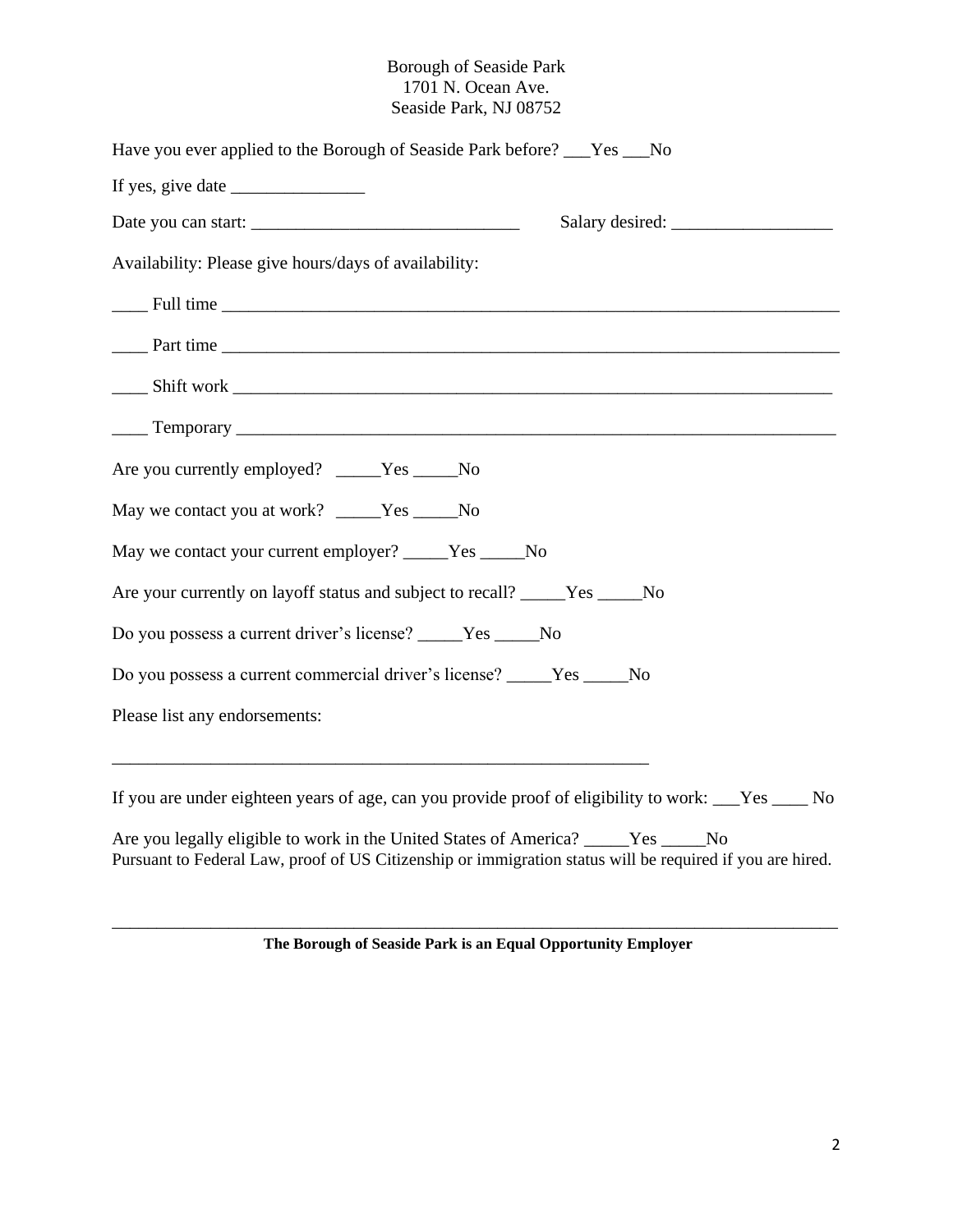**Employment History**: This section must be completed even if you attach a resume. Please list your past employers beginning with the most recent and include any military service. Please explain any gaps in employment in the section marked "comments."

| <b>Employer Name</b>                                     | Date Started       |
|----------------------------------------------------------|--------------------|
| Address                                                  | Date Left          |
| Job Title                                                | Reason for leaving |
| Performed/Responsibilities                               |                    |
| Supervisor's name and Phone Number                       |                    |
| May we contact for a reference: ___Yes __No              |                    |
| <b>Employer Name</b>                                     | Date Started       |
| Address                                                  | Date Left          |
| Job Title                                                | Reason for leaving |
| Performed/Responsibilities                               |                    |
| Supervisor's name and Phone Number                       |                    |
| May we contact for a reference: ___Yes __No              |                    |
| <b>Employer Name</b>                                     | Date Started       |
| Address                                                  | Date Left          |
| Job Title                                                | Reason for leaving |
| Performed/Responsibilities                               |                    |
| Supervisor's name and Phone Number                       |                    |
| May we contact for a reference: ___Yes ___<br>$\sqrt{N}$ |                    |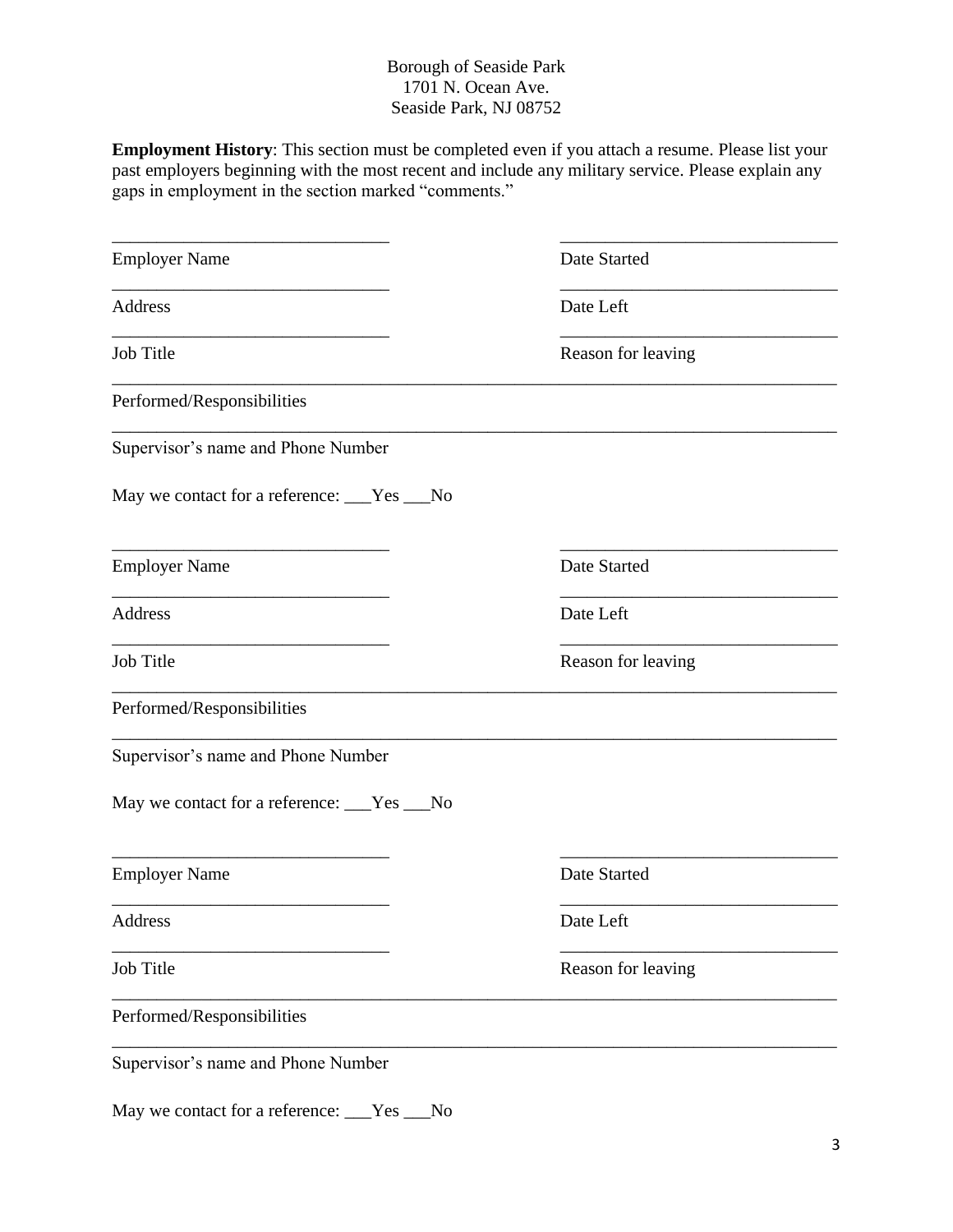# **COMMENTS:**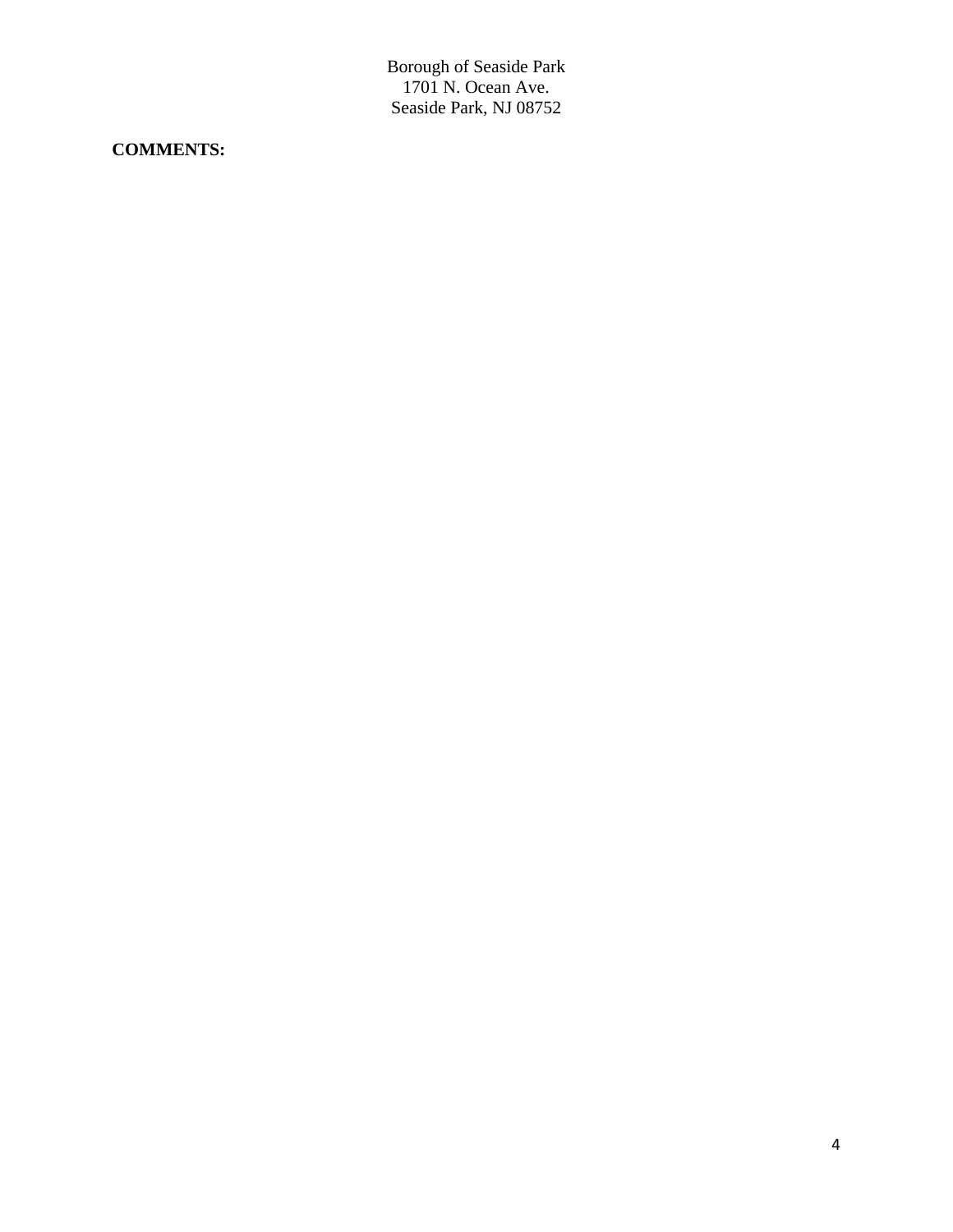**Education:** Please provide information on your formal schooling and education. Please fill out the table below to the best of your ability. Include any formal vocational or professional education. Please include any degrees earned in the bottom box.

|                                                    | <b>Name</b> | <b>Year Graduated</b><br>/Anticipated<br><b>Graduation</b> | <b>Area of Study</b> |
|----------------------------------------------------|-------------|------------------------------------------------------------|----------------------|
| <b>High School</b>                                 |             |                                                            |                      |
| <b>College/University</b>                          |             |                                                            |                      |
| <b>Specialized Training,</b><br>Trade School, etc. |             |                                                            |                      |
| <b>Other Education</b>                             |             |                                                            |                      |
| <b>Degrees Earned</b>                              |             |                                                            |                      |

**Languages:** List any foreign languages you know and indicate your level of proficiency (i.e. speak some, fluent, read, write, etc.)

**\_\_\_\_\_\_\_\_\_\_\_\_\_\_\_\_\_\_\_\_\_\_\_\_\_\_\_\_\_\_\_\_\_\_\_\_\_\_\_\_\_\_\_\_\_\_\_\_\_\_\_\_\_\_\_\_\_\_\_\_\_\_\_\_\_\_\_\_\_\_\_\_\_\_\_\_\_\_\_\_\_**

**Special Skills & Experience:** State any special skills, experience, training, licenses, certifications or other factors that make you especially qualified for the position for which you are applying.

**\_\_\_\_\_\_\_\_\_\_\_\_\_\_\_\_\_\_\_\_\_\_\_\_\_\_\_\_\_\_\_\_\_\_\_\_\_\_\_\_\_\_\_\_\_\_\_\_\_\_\_\_\_\_\_\_\_\_\_\_\_\_\_\_\_\_\_\_\_\_\_\_\_\_\_\_\_\_\_\_\_ \_\_\_\_\_\_\_\_\_\_\_\_\_\_\_\_\_\_\_\_\_\_\_\_\_\_\_\_\_\_\_\_\_\_\_\_\_\_\_\_\_\_\_\_\_\_\_\_\_\_\_\_\_\_\_\_\_\_\_\_\_\_\_\_\_\_\_\_\_\_\_\_\_\_\_\_\_\_\_\_\_ \_\_\_\_\_\_\_\_\_\_\_\_\_\_\_\_\_\_\_\_\_\_\_\_\_\_\_\_\_\_\_\_\_\_\_\_\_\_\_\_\_\_\_\_\_\_\_\_\_\_\_\_\_\_\_\_\_\_\_\_\_\_\_\_\_\_\_\_\_\_\_\_\_\_\_\_\_\_\_\_\_**

**\_\_\_\_\_\_\_\_\_\_\_\_\_\_\_\_\_\_\_\_\_\_\_\_\_\_\_\_\_\_\_\_\_\_\_\_\_\_\_\_\_\_\_\_\_\_\_\_\_\_\_\_\_\_\_\_\_\_\_\_\_\_\_\_\_\_\_\_\_\_\_\_\_\_\_\_\_\_\_\_\_ \_\_\_\_\_\_\_\_\_\_\_\_\_\_\_\_\_\_\_\_\_\_\_\_\_\_\_\_\_\_\_\_\_\_\_\_\_\_\_\_\_\_\_\_\_\_\_\_\_\_\_\_\_\_\_\_\_\_\_\_\_\_\_\_\_\_\_\_\_\_\_\_\_\_\_\_\_\_\_\_\_**

**Comments and Additional Information:** Is there any additional information about you we should consider?

**\_\_\_\_\_\_\_\_\_\_\_\_\_\_\_\_\_\_\_\_\_\_\_\_\_\_\_\_\_\_\_\_\_\_\_\_\_\_\_\_\_\_\_\_\_\_\_\_\_\_\_\_\_\_\_\_\_\_\_\_\_\_\_\_\_\_\_\_\_\_\_\_\_\_\_\_\_\_\_\_\_ \_\_\_\_\_\_\_\_\_\_\_\_\_\_\_\_\_\_\_\_\_\_\_\_\_\_\_\_\_\_\_\_\_\_\_\_\_\_\_\_\_\_\_\_\_\_\_\_\_\_\_\_\_\_\_\_\_\_\_\_\_\_\_\_\_\_\_\_\_\_\_\_\_\_\_\_\_\_\_\_\_ \_\_\_\_\_\_\_\_\_\_\_\_\_\_\_\_\_\_\_\_\_\_\_\_\_\_\_\_\_\_\_\_\_\_\_\_\_\_\_\_\_\_\_\_\_\_\_\_\_\_\_\_\_\_\_\_\_\_\_\_\_\_\_\_\_\_\_\_\_\_\_\_\_\_\_\_\_\_\_\_\_**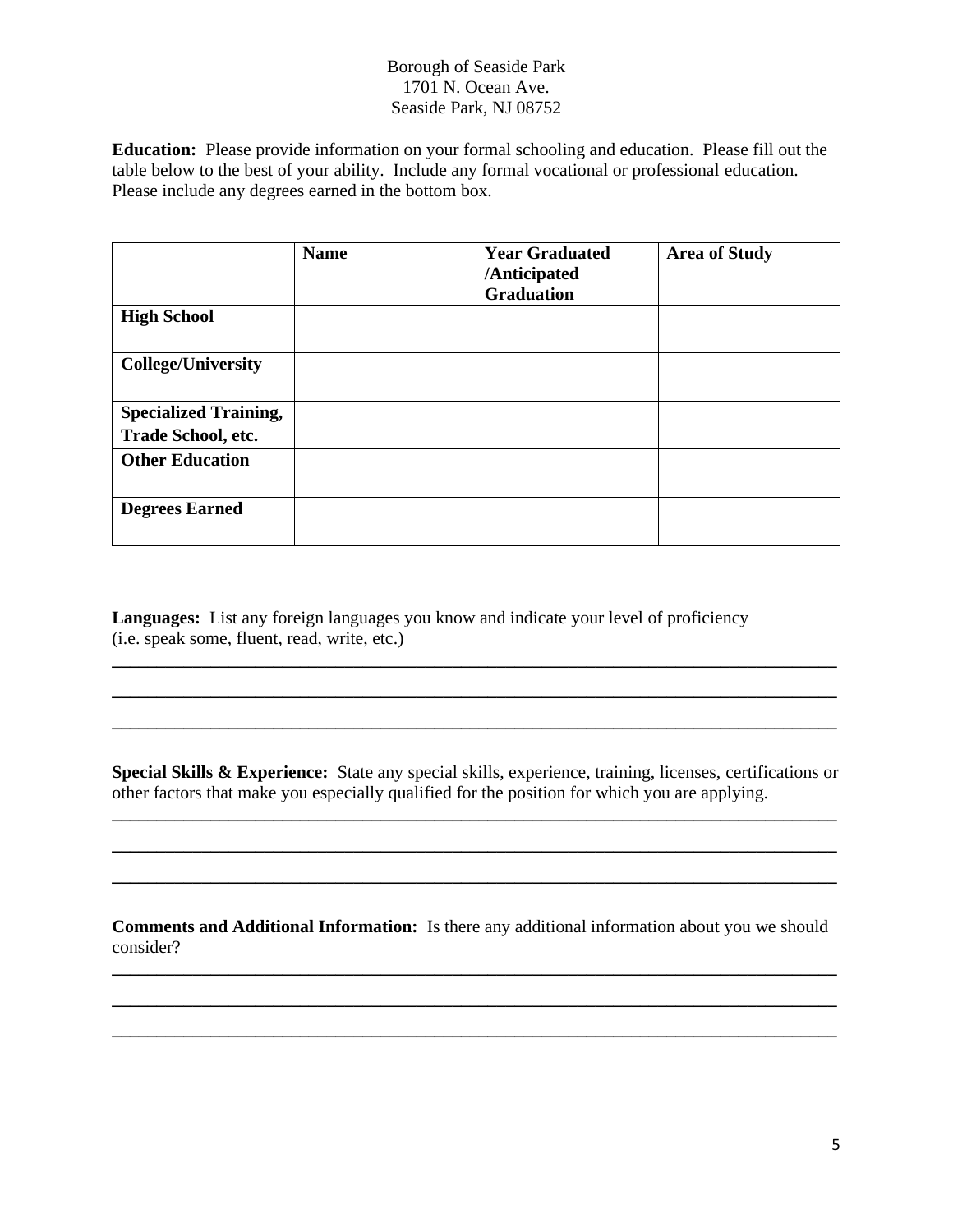**References:** Proved the names, addresses, and phone numbers of at least three people whom we may contact as State any special skills, experience, training, licenses, certifications or other factors that make you especially qualified for the position for which you are applying.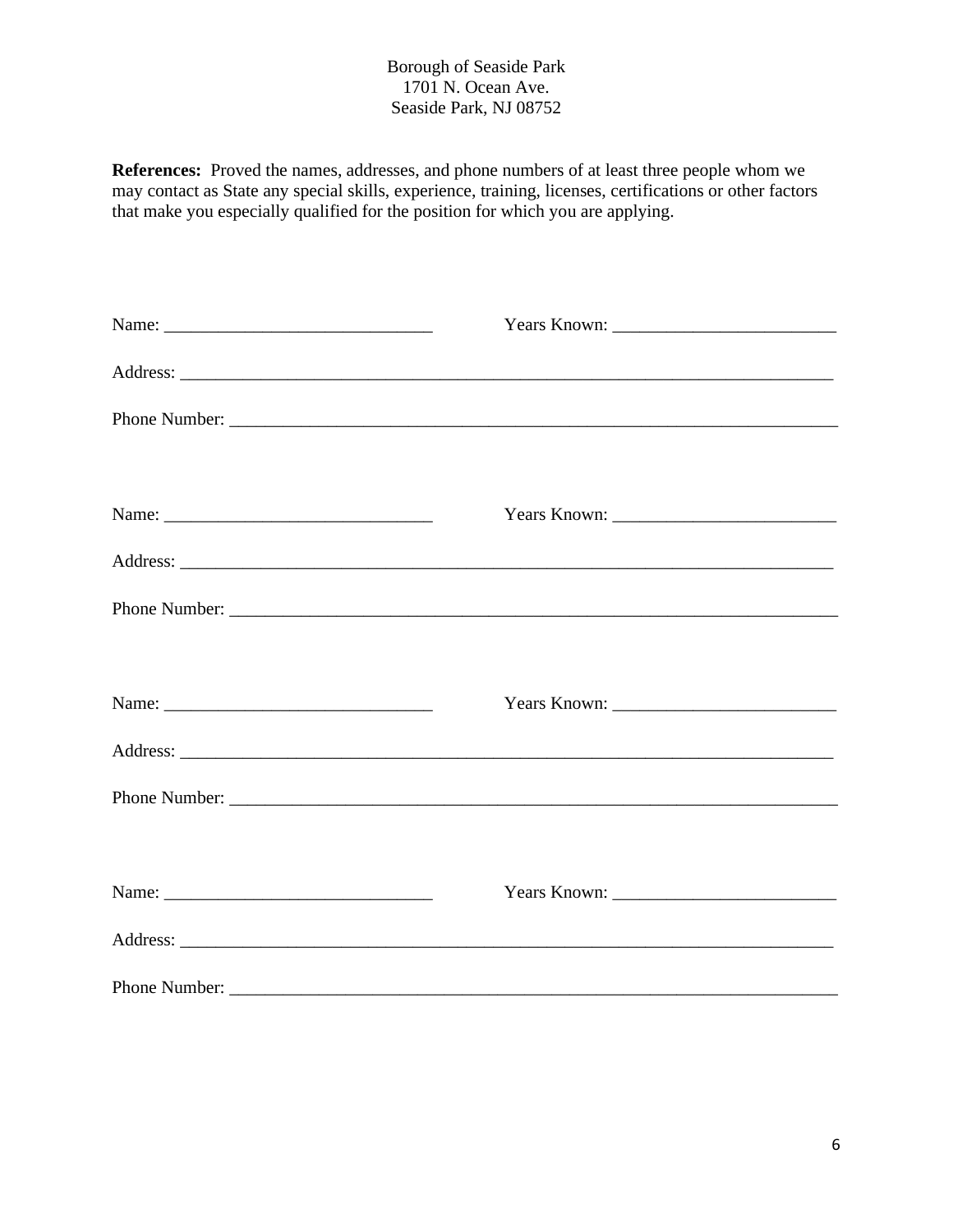#### **Understanding and Agreements:**

As an applicant for a position with the Borough of Seaside Park, I understand and agree that I must provide truthful and accurate information in this application. I understand that my application may be rejected if any information is not complete, true and accurate. If hired, I understand that I may be separated from employment if the Borough of Seaside Park later discovers that information on this form was incomplete, untrue, or inaccurate. I give the Borough of Seaside Park the right to investigate the information I have provided, talk with former employers (except where I have indicated they may not be contacted). I give the Borough of Seaside Park and its representative from all liability for seeking such information. I understand that the Borough of Seaside Park is an equalopportunity employer and does not discriminate in its hiring practices. I understand that the Borough of Seaside Park will make reasonable accommodations as required by the Americans with Disabilities Act. I understand that, if employed, I may resign at any time and that the Borough of Seaside Park may terminate me at any time in accordance with its established policies and procedures. No representatives of the Borough of Seaside Park may make any assurances to the contrary. I understand that any offer of employment may be subject to job-related medical, physical, drug, or psychological tests. I also understand that some positions may involve complete background and criminal checks. *For your application to be considered, you must sign and date below.* 

**Applicant's Signature**\_\_\_\_\_\_\_\_\_\_\_\_\_\_\_\_\_\_\_\_\_\_\_\_\_\_\_\_\_\_\_\_\_\_\_\_\_\_\_\_\_\_\_\_\_\_**Date**\_\_\_\_\_\_\_\_\_\_\_\_\_\_